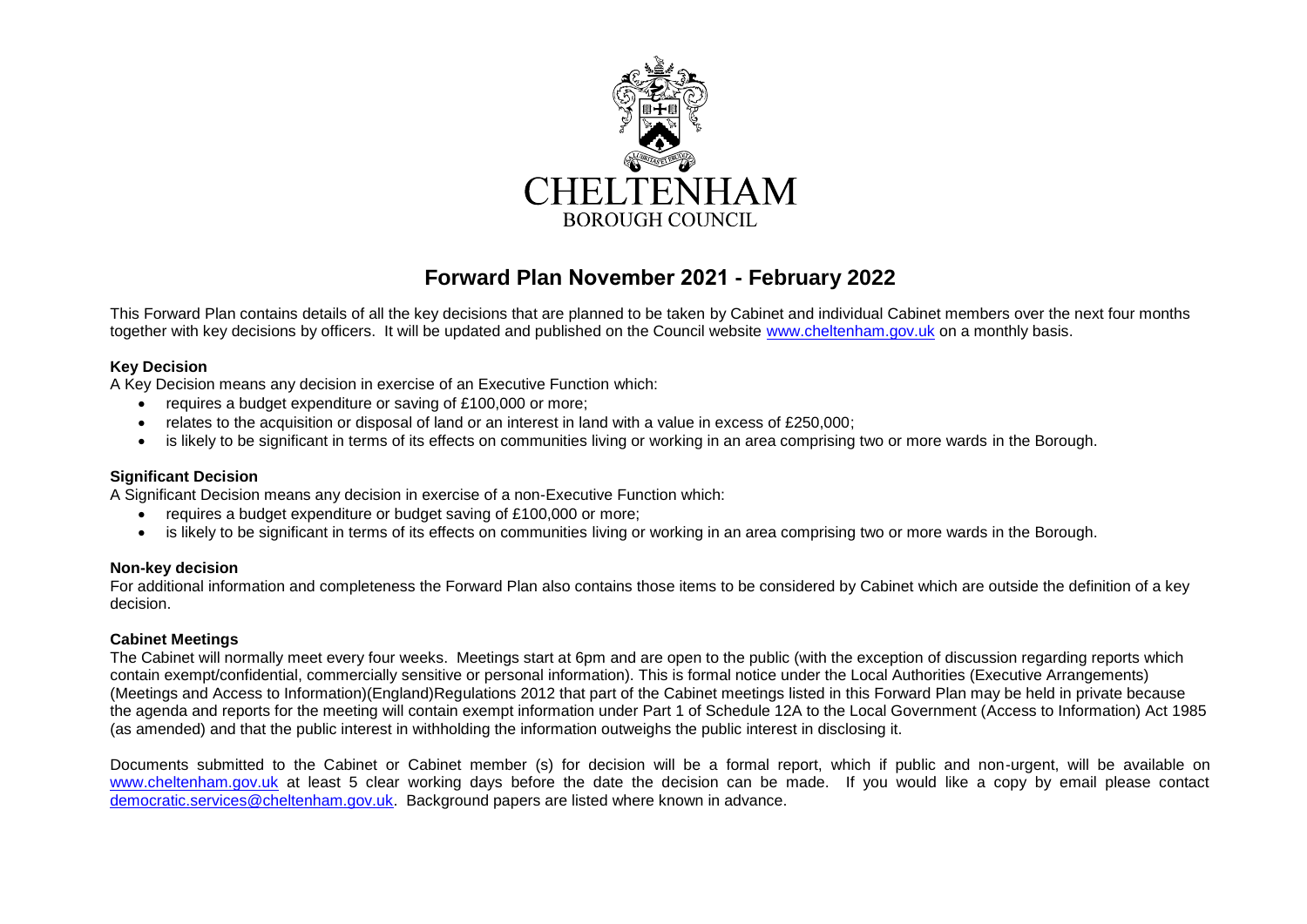Documents shown are listed at Cheltenham Borough Council, Municipal Offices, Promenade, Cheltenham, GL50 9SA.

| Councillor Rowena Hay             |  |  |
|-----------------------------------|--|--|
|                                   |  |  |
| Councillor Victoria Atherstone    |  |  |
| <b>Councillor Flo Clucas</b>      |  |  |
| <b>Councillor Mike Collins</b>    |  |  |
| Councillor Iain Dobie             |  |  |
| Councillor Martin Horwood         |  |  |
| <b>Councillor Peter Jeffries</b>  |  |  |
| <b>Councillor Andrew McKinlay</b> |  |  |
| Councillor Max Wilkinson          |  |  |
|                                   |  |  |

## **Overview and Scrutiny Committee**

The Overview and Scrutiny Committee aims to promote open and transparent decision-making, support democratic accountability and hold the Cabinet to account for its actions.

## **Contacting us.**

For further detailed information or to give your views regarding specific issues to be considered by the Cabinet/Individual Cabinet Member please contact the named contact officer.

For more information on attending meetings or asking public questions please contact Democratic Services on 01242 264246 or email [democratic.services@cheltenham.gov.uk](mailto:democratic.services@cheltenham.gov.uk)

| Decision Title and Summary of<br>decision to be made                                                                                                                                                                                          | Type of Decision | Decision Maker and Date | <b>Cabinet Member</b>            | <b>Lead Officer</b>                                                      |
|-----------------------------------------------------------------------------------------------------------------------------------------------------------------------------------------------------------------------------------------------|------------------|-------------------------|----------------------------------|--------------------------------------------------------------------------|
| Use of the of Internet and Social<br>Media for Investigations and<br><b>Enforcement Policy</b><br>To consider and approve a new Policy<br>relating to the use of open source<br>intelligence for investigation and<br>enforcement activities. | Non Key Decision | Cabinet<br>09/11/21     | Rowena Hay Leader of the Council | Emma Cathcart, Counter Fraud<br>Manager<br>emma.cathcart@cotswold.gov.uk |
| <b>Corporate Health and Safety Policy</b><br><b>Review</b><br>To consider the recommendations                                                                                                                                                 | Non Key Decision | Cabinet<br>09/11/21     | Rowena Hay Leader of the Council | Barbara Cole<br>Barbara.Cole@publicagroup.uk                             |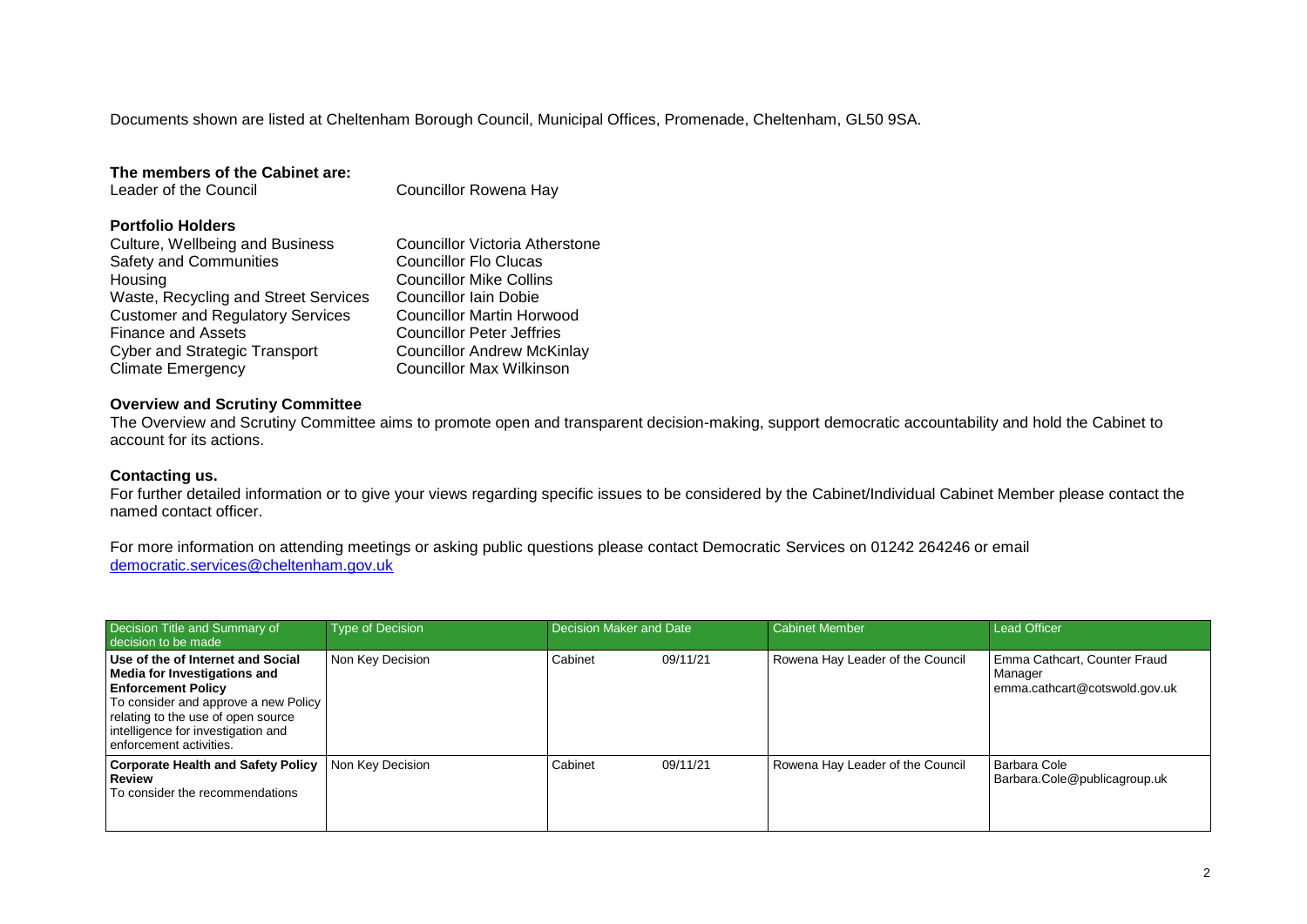| Decision Title and Summary of<br>decision to be made                                                                                                                                                                                                                                                                                                                                                                                   | <b>Type of Decision</b> | <b>Decision Maker and Date</b> |                      | <b>Cabinet Member</b>                                                                        | <b>Lead Officer</b>                                                                                                   |
|----------------------------------------------------------------------------------------------------------------------------------------------------------------------------------------------------------------------------------------------------------------------------------------------------------------------------------------------------------------------------------------------------------------------------------------|-------------------------|--------------------------------|----------------------|----------------------------------------------------------------------------------------------|-----------------------------------------------------------------------------------------------------------------------|
|                                                                                                                                                                                                                                                                                                                                                                                                                                        |                         |                                |                      |                                                                                              |                                                                                                                       |
| <b>CBC/CBH Closer Partnership</b><br>Programme<br>To note the report & progress of the<br><b>CBC/CBH Closer Partnership</b><br>Programme                                                                                                                                                                                                                                                                                               | Non Key Decision        | Cabinet                        | 09/11/21             | Mike Collins Cabinet Member Housing                                                          | Gareth Edmundson<br>gareth.edmundson@cheltenham.gov.<br>uk                                                            |
| <b>Council Tax Support Scheme</b><br>2022/23<br>To consider the recommendations                                                                                                                                                                                                                                                                                                                                                        | <b>Key Decision</b>     | Cabinet<br>Council             | 09/11/21<br>06/12/21 | Peter Jeffries Deputy Leader of the<br><b>Council and Cabinet Member Finance</b><br>& Assets | Jayne Gilpin, Head of Revenues and<br><b>Benefits</b><br>jayne.gilpin@cheltenham.gov.uk                               |
| <b>Budget Strategy and Process</b><br>2022/23<br>To consider the recommendations                                                                                                                                                                                                                                                                                                                                                       | <b>Key Decision</b>     | Cabinet                        | 09/11/21             | Peter Jeffries Deputy Leader of the<br><b>Council and Cabinet Member Finance</b><br>& Assets | Gemma Bell, Head of Property,<br>Finance and Assets and Deputy<br>Section 151 Officer<br>Gemma.Bell@cheltenham.gov.uk |
| Alternative fuels to reduce carbon<br>emissions across the<br>environmental services fleet<br>To consider the recommendations                                                                                                                                                                                                                                                                                                          | <b>Key Decision</b>     | Cabinet                        | 30/11/21             | Iain Dobie Cabinet Member Waste &<br><b>Recycling &amp; Street Services</b>                  | Karen Watson<br>karen.watson@cheltenham.gov.uk                                                                        |
| St Peters Playing Field - Grant of<br><b>New Lease to Cheltenham</b><br>Saracens AFC<br>To approve the disposal of public<br>open space.                                                                                                                                                                                                                                                                                               | Non Key Decision        | Cabinet                        | 30/11/21             | Peter Jeffries Deputy Leader of the<br><b>Council and Cabinet Member Finance</b><br>& Assets | Claire Pockett, Trainee Surveyor,<br><b>Property Services</b><br>Claire.Pockett@cheltenham.gov.uk                     |
| Treasury Mid-Term Report 2021/22<br>To consider the recommendations                                                                                                                                                                                                                                                                                                                                                                    | Key Decision            | Council                        | 06/12/21             | Peter Jeffries Deputy Leader of the<br><b>Council and Cabinet Member Finance</b><br>& Assets | Andrew Sherbourne<br>andrew.sherbourne@cheltenham.gov.<br>uk                                                          |
| Process for determining any<br>applications and appeals for the<br>payment of discretionary awards<br>(under the Local Government<br>(Discretionary Payments) (Injury<br><b>Allowances) Regulations</b><br>To seek approval of the process for<br>determining any applications and<br>appeals for the payment of<br>discretionary awards (under the Local<br>Government (Discretionary Payments)<br>(Injury Allowances) Regulations to | Non Key Decision        | Council                        | 06/12/21             |                                                                                              | Gareth Edmundson<br>gareth.edmundson@cheltenham.gov.<br>uk                                                            |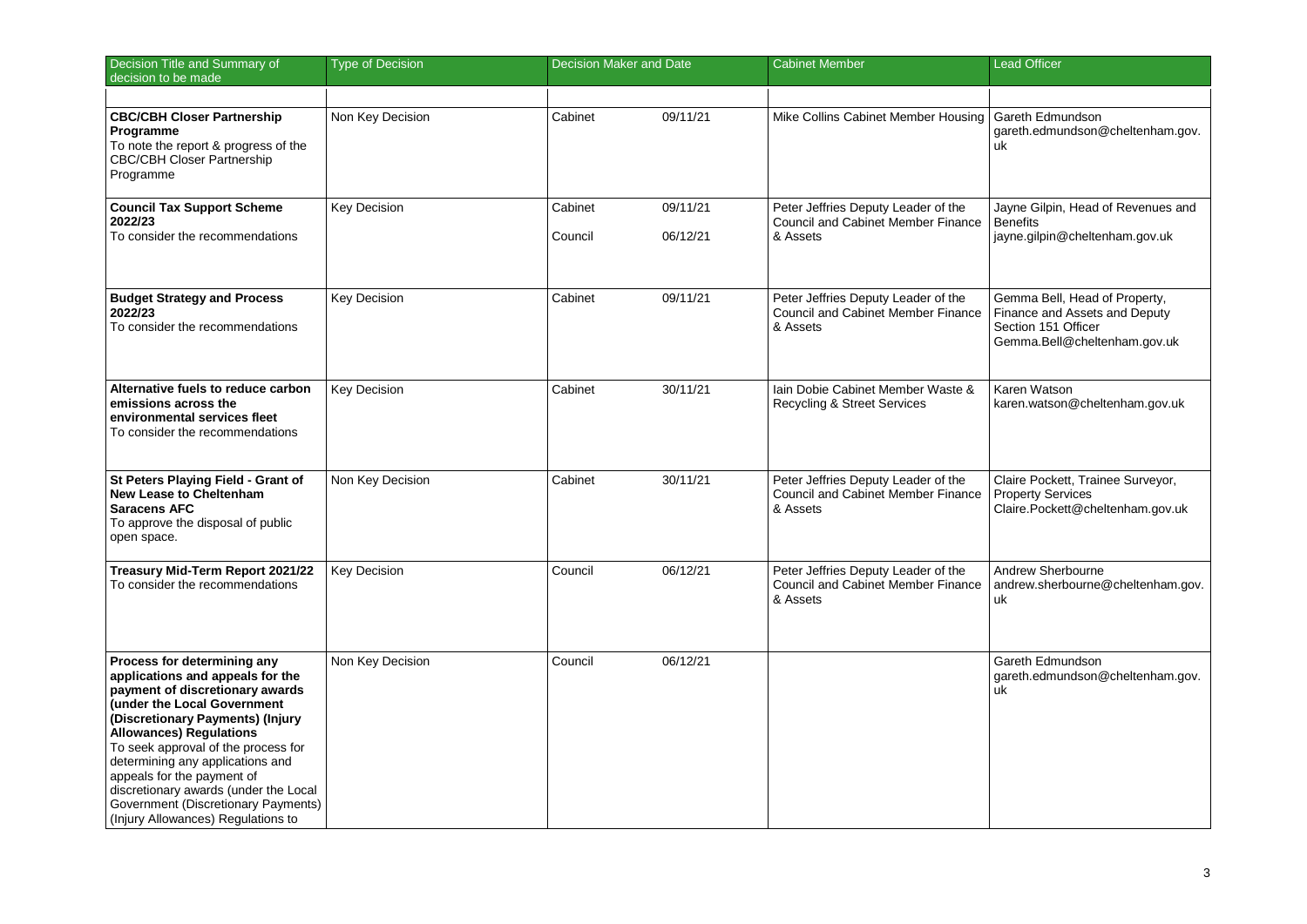| Decision Title and Summary of<br>decision to be made                                                                                                             | <b>Type of Decision</b>              | Decision Maker and Date                    | <b>Cabinet Member</b>                                                                        | <b>Lead Officer</b>                                                                                                   |
|------------------------------------------------------------------------------------------------------------------------------------------------------------------|--------------------------------------|--------------------------------------------|----------------------------------------------------------------------------------------------|-----------------------------------------------------------------------------------------------------------------------|
| persons employed by a Local<br>Government Pension Scheme<br>employer who in the course of<br>carrying out their work sustain an<br>injury or contract a disease. |                                      |                                            |                                                                                              |                                                                                                                       |
| <b>Fees and Charges - Environmental</b><br>Services<br>To consider the recommendations                                                                           | <b>Key Decision</b>                  | Cabinet<br>21/12/21                        | lain Dobie Cabinet Member Waste &<br><b>Recycling &amp; Street Services</b>                  | Karen Watson<br>karen.watson@cheltenham.gov.uk                                                                        |
| <b>Clarence Fountain</b><br>To consider the recommendations for<br>improvements to Clarence Fountain                                                             | Key Decision                         | 21/12/21<br>Cabinet                        | Max Wilkinson Cabinet Member<br><b>Climate Emergency</b>                                     | Gareth Edmundson<br>gareth.edmundson@cheltenham.gov.<br>uk                                                            |
| <b>Review of Commercial Waste</b><br>Service<br>To consider the recommendations                                                                                  | <b>Key Decision</b>                  | 21/12/21<br>Cabinet                        | Iain Dobie Cabinet Member Waste &<br><b>Recycling &amp; Street Services</b>                  | Karen Watson<br>karen.watson@cheltenham.gov.uk                                                                        |
| <b>Infrastructure Funding Statement</b><br>(IFS) 2021<br>To approve publication of the<br>Infrastructure Funding Statement<br>(IFS) 2021                         | <b>Key Decision</b>                  | 21/12/21<br>Cabinet                        | Martin Horwood Cabinet Member<br><b>Customer &amp; Regulatory Services</b>                   | Paul Hardiman, Community<br>Infrastructure Levy (CIL) Manager<br>Paul.Hardiman@cheltenham.gov.uk                      |
| <b>Interim Budget Proposals for</b><br>General Fund<br>To approve the interim budget<br>proposals for consultation.                                              | <b>Key Decision</b>                  | Cabinet<br>21/12/21                        | Peter Jeffries Deputy Leader of the<br><b>Council and Cabinet Member Finance</b><br>& Assets | Gemma Bell, Head of Property,<br>Finance and Assets and Deputy<br>Section 151 Officer<br>Gemma.Bell@cheltenham.gov.uk |
| Interim Budget Proposals for HRA<br>To approve the interim budget<br>proposals for consultation.                                                                 | <b>Key Decision</b>                  | Cabinet<br>21/12/21                        | Peter Jeffries Deputy Leader of the<br><b>Council and Cabinet Member Finance</b><br>& Assets | Gemma Bell, Head of Property,<br>Finance and Assets and Deputy<br>Section 151 Officer<br>Gemma.Bell@cheltenham.gov.uk |
| <b>Review of Gambling Policy</b><br><b>Statement</b><br>Review & adoption of Gambling Act<br><b>Policy Statement</b>                                             | <b>Key Decision</b><br>Wards<br>Open | Cabinet<br>21/12/21<br>21/02/22<br>Council | Martin Horwood Cabinet Member<br><b>Customer &amp; Regulatory Services</b>                   | Louis Krog, Licensing & Business<br>Support Team Leader<br>louis.krog@cheltenham.gov.uk                               |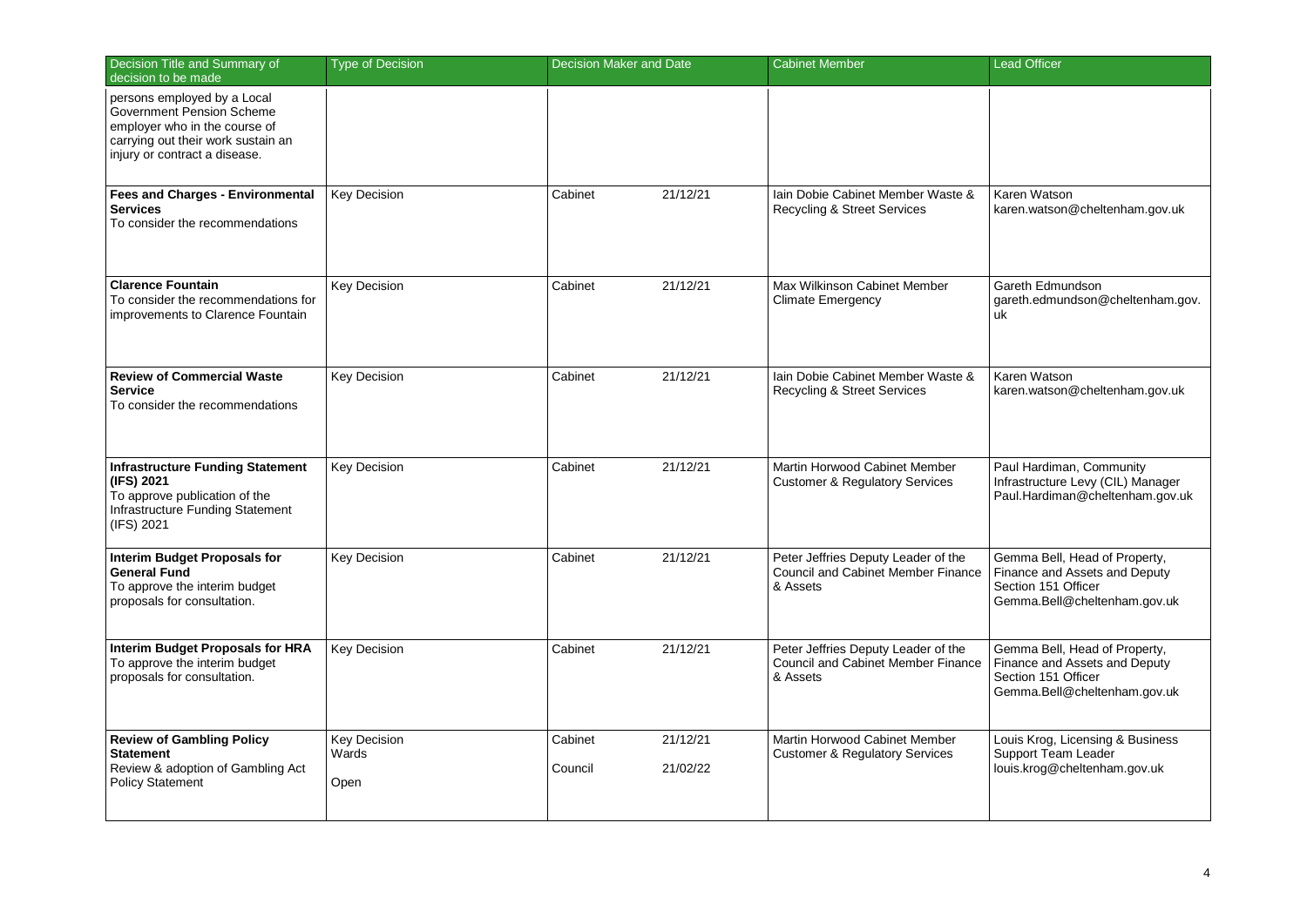| Decision Title and Summary of<br>decision to be made                                                                                                                                                                                    | <b>Type of Decision</b>                                                                                                                                                                   | <b>Decision Maker and Date</b>                                                                         |                        | <b>Cabinet Member</b>                                                                        | <b>Lead Officer</b>                                                                                                   |
|-----------------------------------------------------------------------------------------------------------------------------------------------------------------------------------------------------------------------------------------|-------------------------------------------------------------------------------------------------------------------------------------------------------------------------------------------|--------------------------------------------------------------------------------------------------------|------------------------|----------------------------------------------------------------------------------------------|-----------------------------------------------------------------------------------------------------------------------|
| Disposal of 2 x shared ownership<br>homes at Apple Blossom Drive                                                                                                                                                                        | <b>Key Decision</b><br>Part exempt<br>3<br>Information relating to the financial or<br>business affairs of any particular<br>person (including the authority holding<br>that information) | Head of Property,<br>Finance and<br>Assets and<br><b>Deputy Section</b><br>151 Officer -<br>Gemma Bell | Not before<br>24/12/21 | Peter Jeffries Deputy Leader of the<br><b>Council and Cabinet Member Finance</b><br>& Assets | Gemma Bell, Head of Property,<br>Finance and Assets and Deputy<br>Section 151 Officer<br>Gemma.Bell@cheltenham.gov.uk |
| <b>Draft Corporate Strategy</b><br>To consider the recommendations                                                                                                                                                                      | <b>Key Decision</b>                                                                                                                                                                       | Cabinet                                                                                                | Not before<br>01/01/22 | Rowena Hay Leader of the Council                                                             | Richard Gibson, Strategy and<br><b>Engagement Manager</b><br>richard.gibson@cheltenham.gov.uk                         |
| <b>Annual Performance Report</b><br>To note the report.                                                                                                                                                                                 | Non Key Decision                                                                                                                                                                          | Cabinet                                                                                                | Not before<br>01/01/22 | Rowena Hay Leader of the Council                                                             | Richard Gibson, Strategy and<br><b>Engagement Manager</b><br>richard.gibson@cheltenham.gov.uk                         |
| Asset Management Strategy 2021-<br>2023<br>To approve the Asset Management<br>Strategy 2021-2023 for Cheltenham<br>Borough Council's General Fund of<br>commercial property.                                                            | <b>Key Decision</b>                                                                                                                                                                       | Cabinet<br>Council                                                                                     | 25/01/22<br>25/02/22   | Peter Jeffries Deputy Leader of the<br><b>Council and Cabinet Member Finance</b><br>& Assets | Gemma Bell, Head of Property,<br>Finance and Assets and Deputy<br>Section 151 Officer<br>Gemma.Bell@cheltenham.gov.uk |
| <b>Climate Change Mitigation Pathway</b><br>To set out the action and intention for<br>CBC to become a net zero borough<br>and council by 2030, and to make an<br>assessment of the additional<br>resources needed to deliver the plan. | <b>Key Decision</b>                                                                                                                                                                       | Cabinet<br>Council                                                                                     | 25/01/22<br>21/02/22   | Max Wilkinson Cabinet Member<br><b>Climate Emergency</b>                                     | Laura Tapping<br>Laura.Tapping@cheltenham.gov.uk                                                                      |
| <b>Community Infrastructure Levy</b><br><b>Governance Arrangements</b><br>To approve the governance<br>arrangements.                                                                                                                    | <b>Key Decision</b>                                                                                                                                                                       | Cabinet<br>Council                                                                                     | 25/01/22<br>21/02/22   | Martin Horwood Cabinet Member<br><b>Customer &amp; Regulatory Services</b>                   | Andrew Robbins, Interim Head of<br>Planning<br>Andrew.Robbins@cheltenham.gov.uk                                       |
| <b>Extension of agreement and</b><br>alternative arrangements for<br>residual waste transfer<br>To consider the recommendations                                                                                                         | <b>Key Decision</b>                                                                                                                                                                       | Cabinet                                                                                                | 15/02/22               | lain Dobie Cabinet Member Waste &<br><b>Recycling &amp; Street Services</b>                  | Karen Watson<br>karen.watson@cheltenham.gov.uk                                                                        |
| <b>Final General Fund Revenue and</b><br><b>Capital Budget Proposals 2023</b><br>To consider the recommendations                                                                                                                        | Key Decision                                                                                                                                                                              | Cabinet<br>Council                                                                                     | 15/02/22<br>21/02/22   | Peter Jeffries Deputy Leader of the<br><b>Council and Cabinet Member Finance</b><br>& Assets | Gemma Bell, Head of Property,<br>Finance and Assets and Deputy<br>Section 151 Officer<br>Gemma.Bell@cheltenham.gov.uk |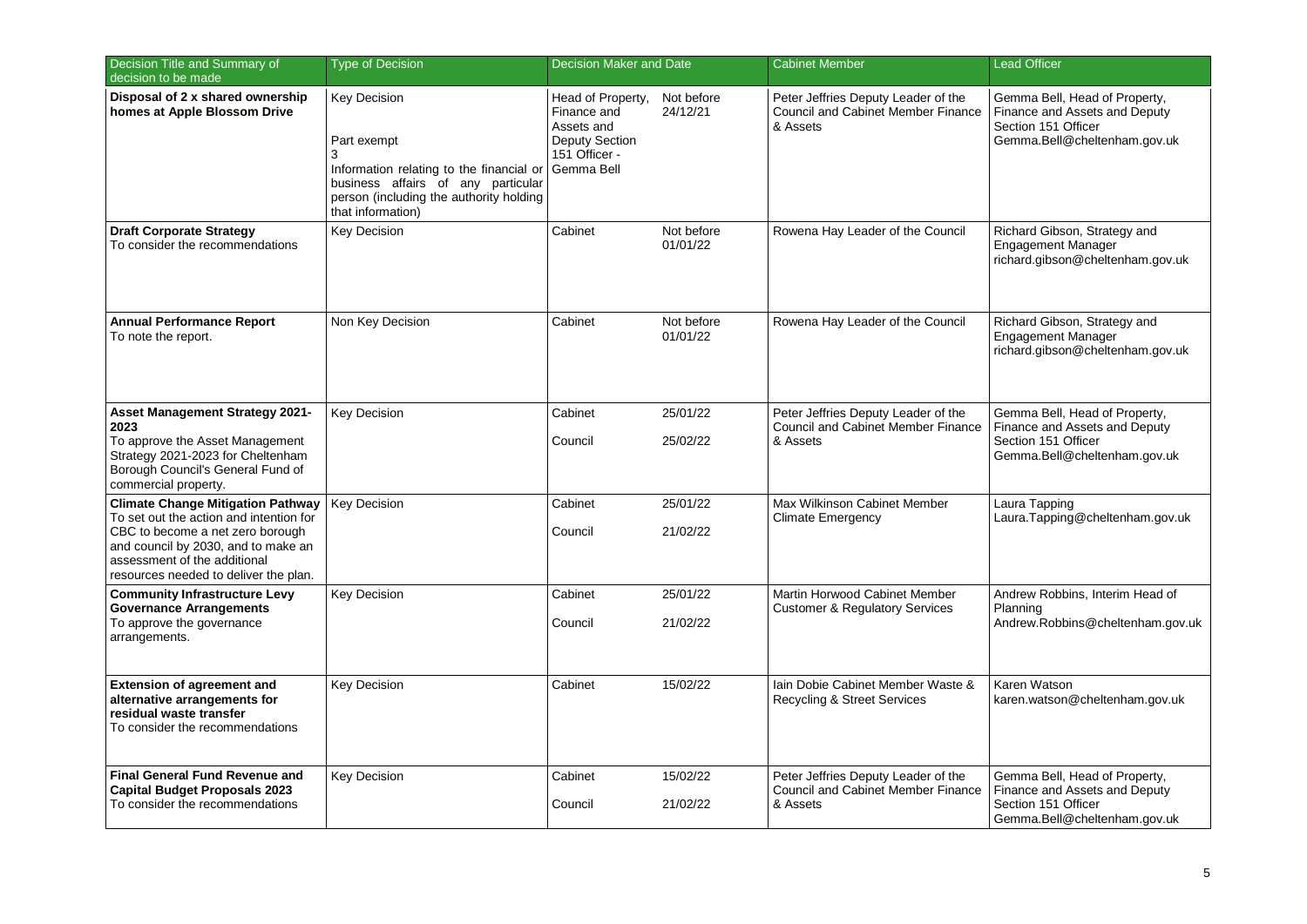| Decision Title and Summary of<br>decision to be made                                                                                                             | <b>Type of Decision</b>                 | <b>Decision Maker and Date</b> |                      | <b>Cabinet Member</b>                                                                        | <b>Lead Officer</b>                                                                                                   |
|------------------------------------------------------------------------------------------------------------------------------------------------------------------|-----------------------------------------|--------------------------------|----------------------|----------------------------------------------------------------------------------------------|-----------------------------------------------------------------------------------------------------------------------|
|                                                                                                                                                                  |                                         |                                |                      |                                                                                              |                                                                                                                       |
| <b>Final Housing Revenue Account</b><br>(HRA) 2023 - Revised Budget 2022<br>To consider the recommendations                                                      | <b>Key Decision</b>                     | Cabinet<br>Council             | 15/02/22<br>21/02/22 | Peter Jeffries Deputy Leader of the<br><b>Council and Cabinet Member Finance</b><br>& Assets | Gemma Bell, Head of Property,<br>Finance and Assets and Deputy<br>Section 151 Officer<br>Gemma.Bell@cheltenham.gov.uk |
| <b>Review of No Child Left Behind</b><br>To review No Child Left Behind and<br>agree a plan of action for 2022                                                   | <b>Key Decision</b>                     | Council                        | 21/02/22             | Flo Clucas Cabinet Member Safety &<br>Communities                                            | Richard Gibson, Strategy and<br><b>Engagement Manager</b><br>richard.gibson@cheltenham.gov.uk                         |
| <b>Climate Change Investment</b><br>Strategy<br>To consider the recommendations.                                                                                 | Key Decision                            | Council                        | 21/02/22             | Max Wilkinson Cabinet Member<br><b>Climate Emergency</b>                                     | Darren Knight, Executive Director-<br>People and Change<br>darren.knight@cheltenham.gov.uk                            |
| Opt-in to the Public Sector Audit<br><b>Appointments Ltd Procurement</b><br>To consider the recommendations                                                      | <b>Key Decision</b>                     | Council                        | 21/02/22             | Peter Jeffries Deputy Leader of the<br><b>Council and Cabinet Member Finance</b><br>& Assets | Gemma Bell, Head of Property,<br>Finance and Assets and Deputy<br>Section 151 Officer<br>Gemma.Bell@cheltenham.gov.uk |
| <b>Cheltenham Trust specification and</b><br>management fee framework<br>To consider the recommendations                                                         | Non Key Decision                        | Cabinet                        | 01/03/22             | Victoria Atherstone Cabinet Member<br>Culture, Wellbeing & Business                          | Richard Gibson, Strategy and<br><b>Engagement Manager</b><br>richard.gibson@cheltenham.gov.uk                         |
| <b>Community Infrastructure Levy</b><br>(CIL) Review New Draft Charging<br>Schedule<br>To approve the CIL Review New Draft<br>Charging Schedule for consultation | Key Decision                            | Cabinet<br>Council             | 01/03/22<br>21/03/22 | Victoria Atherstone Cabinet Member<br>Culture, Wellbeing & Business                          | Paul Hardiman, Community<br>Infrastructure Levy (CIL) Manager<br>Paul.Hardiman@cheltenham.gov.uk                      |
| <b>Climate Change SPD</b><br>To consider the recommendations                                                                                                     | <b>Key Decision</b>                     | Cabinet<br>Council             | 01/03/22<br>21/03/22 | Max Wilkinson Cabinet Member<br>Climate Emergency                                            | Tracey Crews, Director of Planning<br>tracey.crews@cheltenham.gov.uk                                                  |
| <b>Municipal Offices Options</b><br>Appraisal<br>To consider options for the future of<br>the Municipal Offices                                                  | <b>Key Decision</b><br>Part exempt<br>3 | Cabinet<br>Council             | 01/03/22<br>21/03/22 | Peter Jeffries Deputy Leader of the<br><b>Council and Cabinet Member Finance</b><br>& Assets | Mark Sheldon, Director of Corporate<br>Resources<br>Mark.Sheldon@cheltenham.gov.uk                                    |